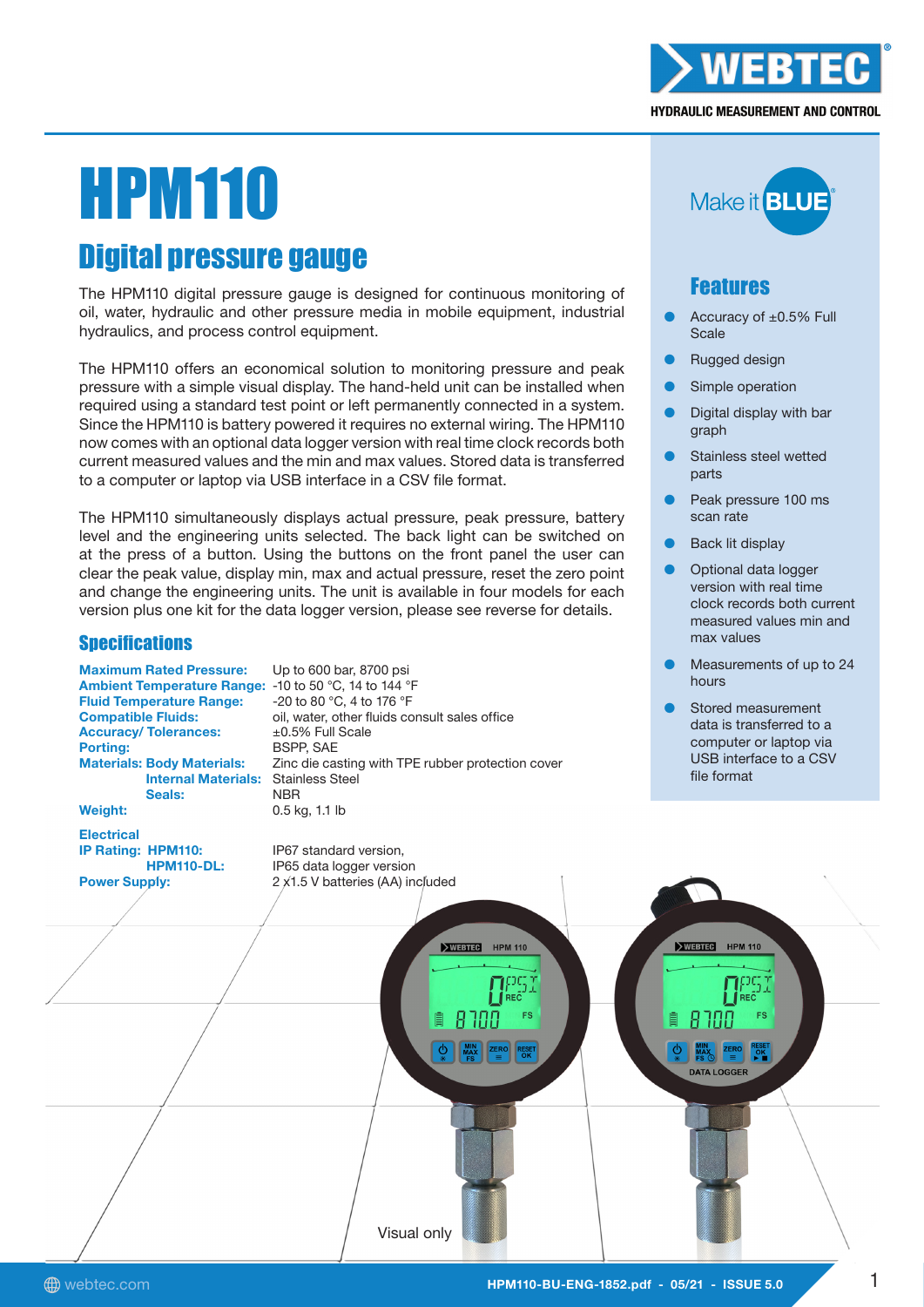

#### Sales Order Code

Please contact our technical sales to team to discuss any special order requirements.

#### Model Number Table - HPM 110

| <b>MODEL NUMBER</b> | <b>MAIN PORT</b>            | <b>MAX PRESSURE</b> | <b>OVERLOAD PRESSURE</b> | <b>BURST PRESSURE</b> |
|---------------------|-----------------------------|---------------------|--------------------------|-----------------------|
| SR-HPM-110-MT-100*  | $1/4"$ BSPP                 | 100 <sub>bar</sub>  | 200 bar                  | 800 bar               |
| SR-HPM-110-MT-600*  | $1/4"$ BSPP                 | 600 bar             | 1000 bar                 | 2000 bar              |
| SR-HPM-110-UN-1500  | 7/16" -20UN #4 SAE ORB Male | 1450 psi            | 2900 psi                 | 11600 psi             |
| SR-HPM-110-UN-8700  | 7/16" -20UN #4 SAE ORB Male | 8700 psi            | 14500 psi                | 29000 psi             |

#### Ordering Codes - HPM 110 with Data Logger

| <b>MODEL NUMBER</b>       | <b>MAIN PORT</b>            |                    | │MAX PRESSURE │ OVERLOAD PRESSURE │ BURST PRESSURE │ |           |
|---------------------------|-----------------------------|--------------------|------------------------------------------------------|-----------|
| SR-HPM-110-DL-MT-100*     | $1/4"$ BSPP                 | 100 <sub>bar</sub> | 200 bar                                              | 800 bar   |
| SR-HPM-110-DL-MT-600*     | $1/4"$ BSPP                 | 600 bar            | 1000 bar                                             | 2000 bar  |
| SR-HPM-110-DL-UN-1500     | 7/16" -20UN #4 SAE ORB Male | 1450 psi           | 2900 psi                                             | 11600 psi |
| SR-HPM-110-DL-UN-8700     | 7/16" -20UN #4 SAE ORB Male | 8700 psi           | 14500 psi                                            | 29000 psi |
| SR-HPM-110-DLKIT-MT-600** | $1/4"$ BSPP                 | 600 bar            | 1000 bar                                             | 2000 bar  |

\*M16 x 2 female adaptor fitted

\*\*HPM110 with Data Logger Kit

Kit includes: Equipment case

 SR-HPM-110-DL-MT-600 inc. Adaptor 1/4" BSPP female - M16 x 2 female Adaptor M16 x 2 Male- M16 x 2 Male Test hose 1500 mm, 59.0" (M16x2) Mini-USB cable

Unit is factory calibrated - certificate is available on request (chargable option) Note: Must be requested at time of order & cannot be retrospectively requested.

# Layout Function and Dimensions (mm)



- 1. REC display, flashes when data recording is active \*
- 2. MIN/MAX or FullScale display, depending on the setting
- 3. Battery level indicator
- 4. Actual display value
- 5. Bar graph with peak and hold functions
- 6. Mini-USB port\*

\*-Data logger version only

#### **Operation**

A "plug and play" product with a large clear back lit illuminated display. Separate bar graph with peak and hold function. Unit has 4 keys with embossed edges. Units can be set to psi, bar, kPa, MPa or mbar. Other functions include Min/Max display with reset, battery level display, auto power off and zero point equalisation.